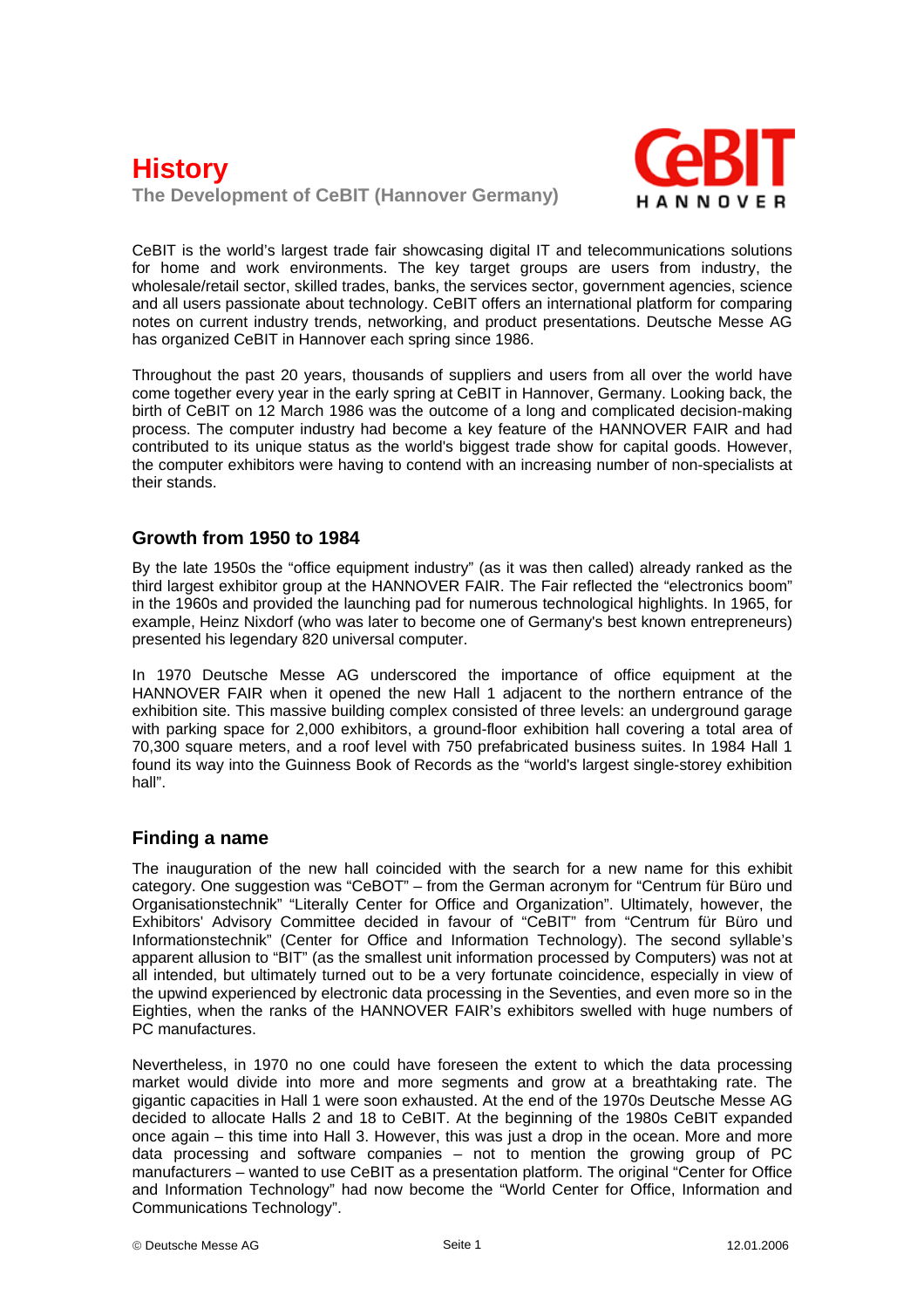## **CeBIT as a separate event in its own right**

Nevertheless, numerous potential exhibitors were still excluded from CeBIT for the simple reason that Deutsche Messe AG was unable to offer them stand space. In 1980 the product category "information and communications technology" at the HANNOVER FAIR was outranked only by electrical engineering in terms of the number of exhibitors. In spite of the allocation of additional halls it was not possible to reduce the long waiting lists. Likewise it was impossible to meet the demand for additional stand space on the part of established exhibitors. A split between CeBIT and the HANNOVER FAIR appeared inevitable.



In November 1984 Deutsche Messe AG finally announced that, with effect from 1986, the trade show HANNOVER FAIR CeBIT would take

place as a separate event in March, followed one month later by HANNOVER FAIR Industry. This was not an easy decision. It was preceded by months of discussion with the chief executives of the major exhibiting companies and their industrial associations. The debate centered on the way the market was likely to develop and the potential risks involved. The most important question was: "What happens if we do nothing?"

#### **Controversial discussion of the split**

In 1985 the last "amalgamated" HANNOVER FAIR underlined the urgent necessity of regrouping CeBIT as a separate entity. Compared with 1970 the number of IT exhibitors had increased two-fold to 1,300 – and a further 870 companies were on the waiting list. The rented stand space had grown two and a half times to 130,600 square meters, while the number of visitors had risen almost fivefold – to 293,000. With almost 7,000 exhibitors and over 800,000 visitors, the 1985 HANNOVER FAIR had reached its absolute capacity limits.

The decision to create a separate trade show for exhibitors of office, information and communications technology was far from being an uncontroversial one. At the 1985 HANNOVER FAIR the separation of CeBIT was the number-one topic of discussion. The pros and cons were still being hotly debated in the immediate run-up to the CeBIT premiere in 1986. The advocates of the split pointed to the extended exhibition space and improved infrastructure. The opponents argued that an independent CeBIT devoid of an industrial background would lose some of its appeal.

## **The debut of CeBIT in 1986**

Exhibitors, visitors and Deutsche Messe AG thus looked forward to the CeBIT premiere with a mixture of suspense and trepidation. The moment of truth came on 12 March 1986, when 2,142 exhibitors presented their products, systems and services on a net display area in excess of 200,000 square meters. In 1986 the display category "Telecommunications" was included in the CeBIT line-up for the first time – with a "modest" 190 exhibitors.

With 334,400 visitors the first independent CeBIT got off to a very good start. Nevertheless, the debate about the split continued for a number of years. After all, it was the most momentous decision ever taken by Deutsche Messe AG and one of the biggest operations ever carried out in the international trade fair industry. CeBIT soon carved out a stronger and stronger position in the trade fair market, due in no small part to continuous refinements to the concept by Deutsche Messe AG. The major display categories became ever more clearly defined, and exhibitors took advantage of the increased space capacity to present their products at larger stands and in more than one hall.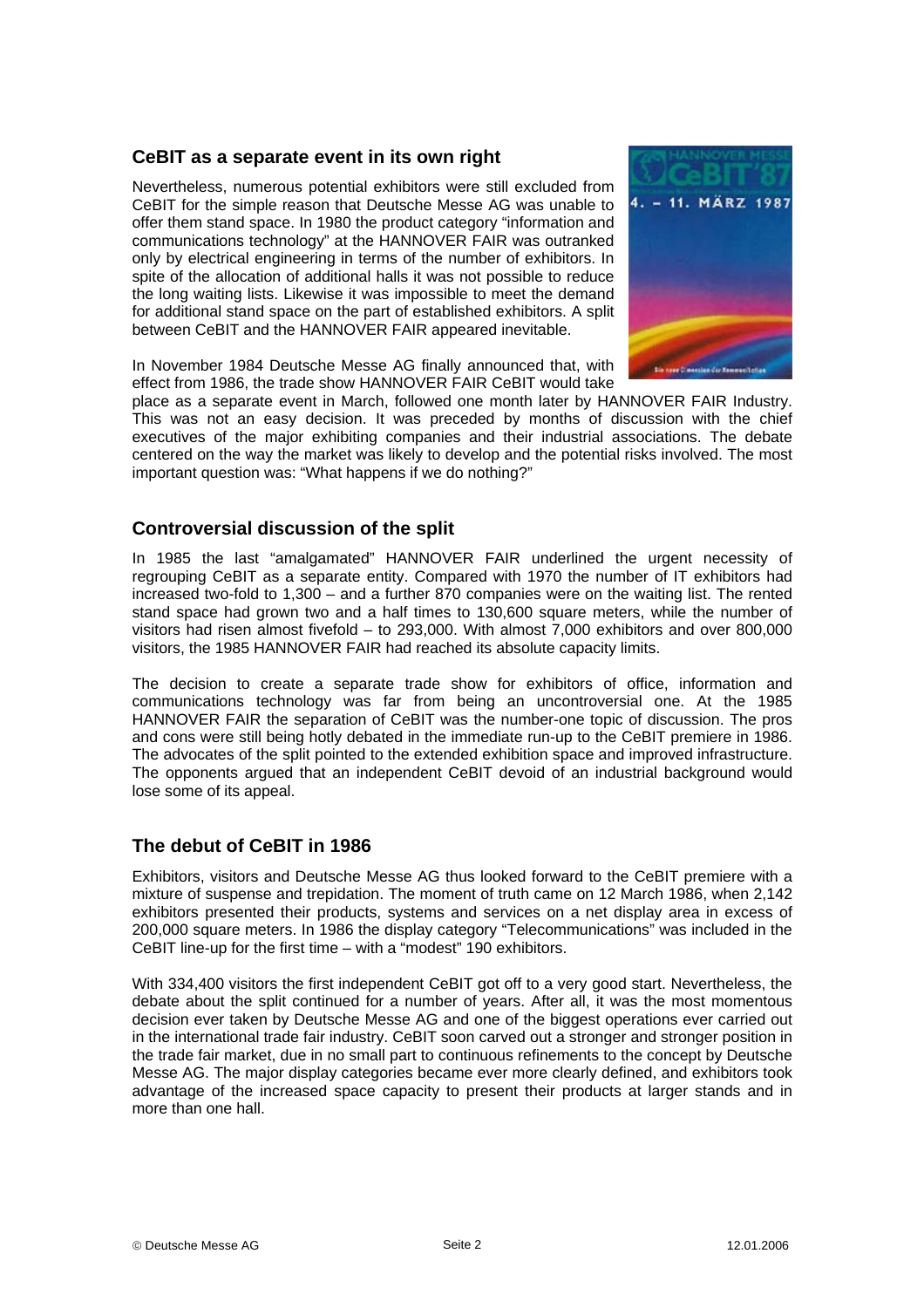### **The CeBIT success story**

CeBIT rapidly developed into the largest and most important IT event of the year. The number of exhibitors and visitors increased continuously despite freak weather conditions on two occasions. Two days before CeBIT '87 opened its gates, a sudden blizzard swept over the city of Hannover, leaving one meter of snow in its wake. The show nonetheless got off to a punctual start thanks to the tireless efforts of countless helpers. "SnowBIT", as the fair came to be called, attracted 406,474 visitors.

By the beginning of the 1990s CeBIT had achieved the ultimate international breakthrough. Although the IT industry was weathering a heavy recession and several established universal suppliers were forced to carry out far-reaching internal restructuring measures, this did not have a negative impact on CeBIT attendance figures. Data processing strategies such as clientserver computing, outsourcing and data warehousing came to the fore. Thousands of visitors flocked to Hannover to find out about the latest developments in these areas, as well as in the field of network computing, multimedia and the Internet.

Now completely devoted to CeBIT, the Hannover Exhibition Center was still becoming more and more cramped, even though Deutsche Messe AG had begun to replace some old exhibition halls with new buildings. The waiting list of companies wanting to take part in CeBIT continued to grow longer, and the halls were full to overflowing. As a setting conducive to in-depth discussion among IT professionals, the show was becoming less and less effective. With over 6,111 exhibitors and more than 755,000 visitors (including over 100,000 from abroad) CeBIT '95 seamed its reputation as a "mega-event". But in view of its growing appeal to the interested public, as well, CeBIT ran the risk of losing its professional character. By 1995 the number of attending non-professionals had risen to 218,000 – 29 percent of total attendance.

## **The "reprofessionalization" of CeBIT**

If CeBIT was to retain its business character it would have to be "reprofessionalized" and attendance by non-professionals reduced. As a first move, admission prices were raised significantly. Secondly, the duration of CeBIT was reduced to seven days in line with exhibitor wishes. In addition, Deutsche Messe AG announced the creation of a new show targeted at distributors, SOHO (small office, home office) customers and private users of PCs, multimedia and the Internet. Called "CeBIT HOME, the World of Home and Consumer Electronics", this offshoot was scheduled to take place every two years as of August, 1996.

The premiere of CeBIT HOME in 1996 attracted 632 exhibitors, who occupied 52,248 square meters of display space. 215,000 visitors attended the event. In 1998, CeBIT HOME brought together 586 exhibitors on a display area of 48,370 square meters. Visitor attendance stood at 175,000. CeBIT HOME 2000 was scheduled to take place in Leipzig in order to make way for the World Exposition EXPO 2000 in Hannover. However, the event was ultimately not staged due to a lack of sufficient exhibitor response.

CeBIT attendance by non-professionals has declined steadily since 1996, today amounting to just under 12 percent. Accordingly, industry professionals account for over 88 percent of the show's visitors.

For many years now, CeBIT has been the unrivalled international showcase for IT, telecommunications, software and services. With 6,146 exhibitors occupying a total rented space of about 308,000 square meters, CeBIT 2005 once again underscored its standing as the largest trade show of any kind, anywhere in the world. CeBIT can also lay claim to attracting more exhibitors from abroad than any other trade show for the ICT industry namely about 3,300 exhibitors from 68 different countries.